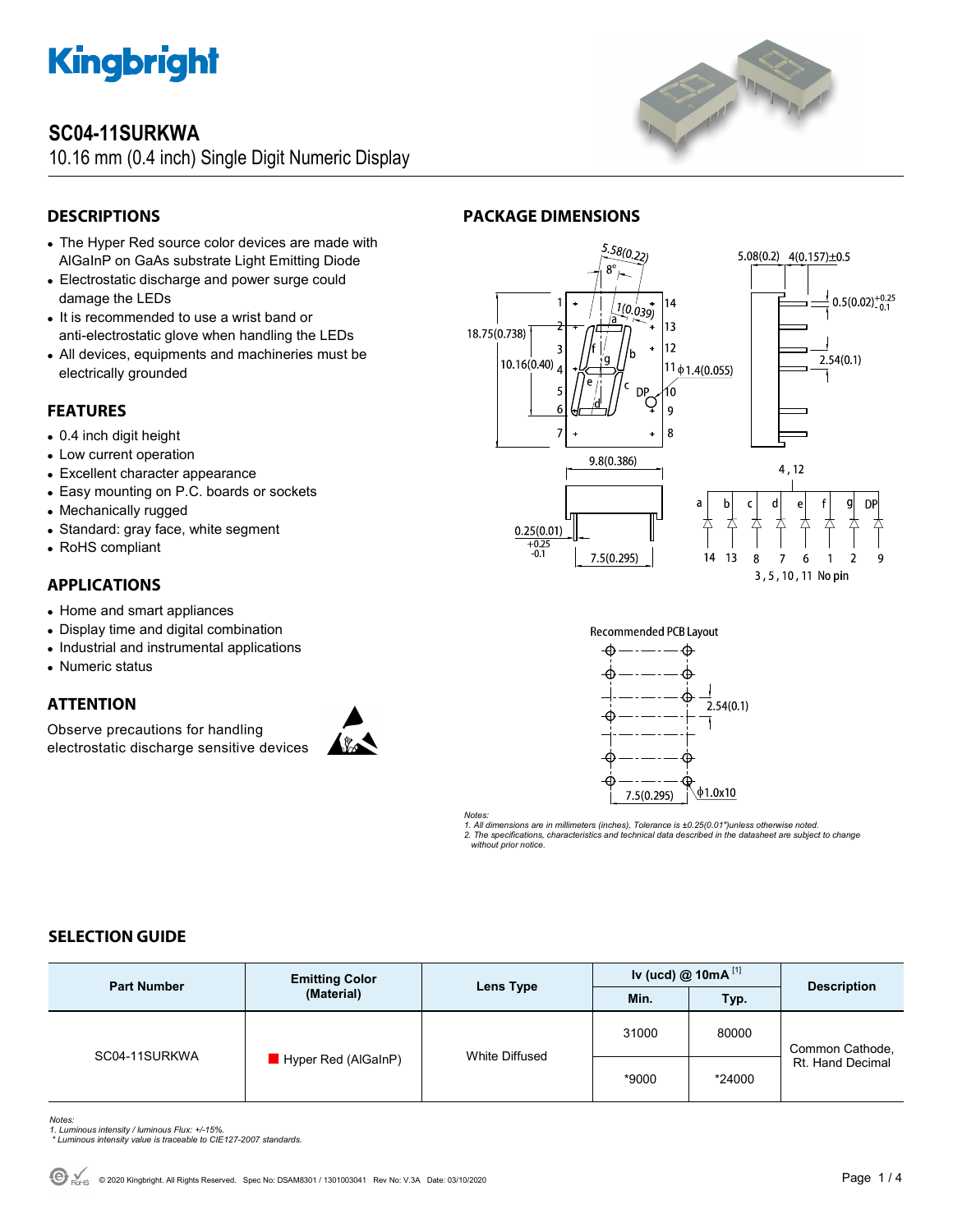# **Kingbright**

#### **ELECTRICAL / OPTICAL CHARACTERISTICS at T<sub>A</sub>=25°C**

| <b>Parameter</b>                                         | Symbol                         | <b>Emitting Color</b> | Value                    |                          | <b>Unit</b> |
|----------------------------------------------------------|--------------------------------|-----------------------|--------------------------|--------------------------|-------------|
|                                                          |                                |                       | Typ.                     | Max.                     |             |
| Wavelength at Peak Emission $I_F = 10mA$                 | $\Lambda_{\rm peak}$           | Hyper Red             | 645                      | $\overline{\phantom{0}}$ | nm          |
| Dominant Wavelength $I_F = 10mA$                         | $\lambda_{dom}$ <sup>[1]</sup> | Hyper Red             | 630                      | $\overline{\phantom{0}}$ | nm          |
| Spectral Bandwidth at 50% $\Phi$ REL MAX<br>$I_F = 10mA$ | Δλ                             | <b>Hyper Red</b>      | 28                       | $\overline{\phantom{a}}$ | nm          |
| Capacitance                                              | С                              | Hyper Red             | 35                       | $\overline{\phantom{a}}$ | pF          |
| Forward Voltage $I_F = 10mA$                             | $V_F$ <sup>[2]</sup>           | Hyper Red             | 1.85                     | 2.35                     | $\vee$      |
| Reverse Current ( $V_R$ = 5V)                            | $I_R$                          | <b>Hyper Red</b>      | $\overline{\phantom{0}}$ | 10                       | μA          |

*Notes:* 

1. The dominant wavelength (λd) above is the setup value of the sorting machine. (Tolerance λd : ±1nm. )<br>2. Forward voltage: ±0.1V.<br>3. Wavelength value is traceable to CIE127-2007 standards.<br>4. Excess driving current and

| Parameter                               | Symbol                   | Value                 | Unit         |  |
|-----------------------------------------|--------------------------|-----------------------|--------------|--|
| Power Dissipation                       | $P_D$                    | 75                    | mW           |  |
| Reverse Voltage                         | $V_R$                    | 5                     | $\vee$       |  |
| Junction Temperature                    | $T_{j}$                  | 115                   | $^{\circ}C$  |  |
| <b>Operating Temperature</b>            | $T_{op}$                 | $-40$ to $+85$        | $^{\circ}C$  |  |
| Storage Temperature                     | $T_{\text{stg}}$         | $-40$ to $+85$        | $^{\circ}$ C |  |
| DC Forward Current                      | ΙF                       | 30                    | mA           |  |
| Peak Forward Current                    | $I_{FM}$ <sup>[1]</sup>  | 185                   | mA           |  |
| Electrostatic Discharge Threshold (HBM) | $\overline{\phantom{0}}$ | 3000                  | $\vee$       |  |
| Lead Solder Temperature <sup>[2]</sup>  |                          | 260°C For 3-5 Seconds |              |  |

### **ABSOLUTE MAXIMUM RATINGS at T<sub>A</sub>=25°C**

Notes:<br>1. 1/10 Duty Cycle, 0.1ms Pulse Width.<br>2. 2mm below package base.<br>3. Relative humidity levels maintained between 40% and 60% in production area are recommended to avoid the build-up of static electricity – Ref JEDEC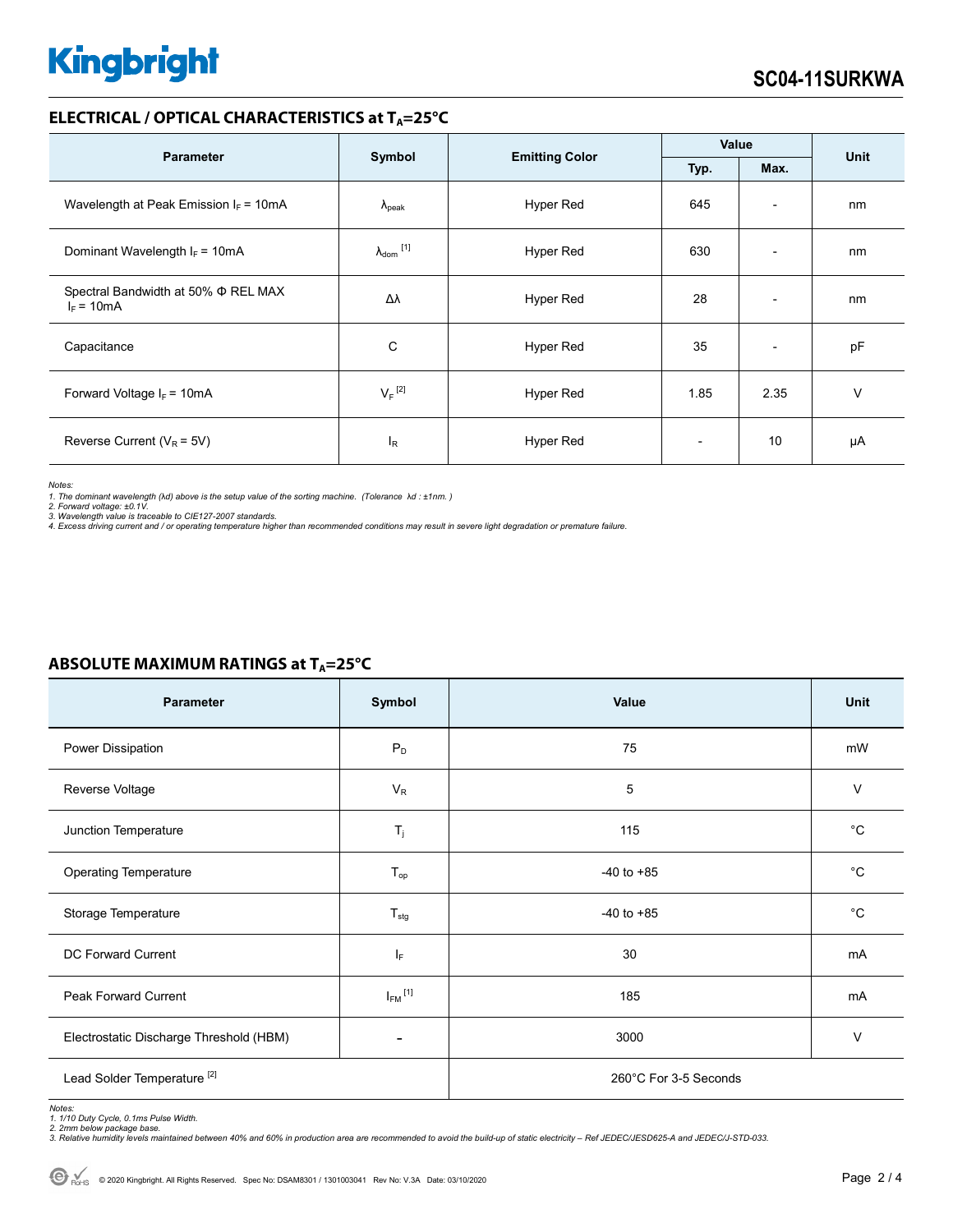# **Kingbright**

### **TECHNICAL DATA**





#### **HYPER RED**



#### **RECOMMENDED WAVE SOLDERING PROFILE <b>A CONDUCT A CONDUCT SOLDERING PROFILE Soldering General Notes**



*Notes:* 

*1. Recommend pre-heat temperature of 105°C or less (as measured with a thermocouple attached to the LED pins) prior to immersion in the solder wave with a maximum solder bath temperature of 260°C* 

2. Peak wave soldering temperature between 245°C ~ 255°Cfor 3 sec (5 sec max).<br>3. Do not apply stress to the epoxy resin while the temperature is above 85°C.<br>4. Fixtures should not incur stress on the component when mounti

*5. SAC 305 solder alloy is recommended.* 

- 1. Through-hole displays are incompatible with reflow soldering.
- 2. If components will undergo multiple soldering processes, or other processes where the components may be subjected to intense heat, please check with Kingbright for compatibility.

#### **CLEANING**

- 1. Mild "no-clean" fluxes are recommended for use in soldering.
- 2. If cleaning is required, Kingbright recommends to wash components with water only. Do not use harsh organic solvents for cleaning because they may damage the plastic parts .
- 3. The cleaning process should take place at room temperature and the devices should not be washed for more than one minute.
- 4. When water is used in the cleaning process, Immediately remove excess moisture from the component with forced-air drying afterwards.

*<sup>6.</sup> No more than one wave soldering pass. 7. During wave soldering, the PCB top-surface temperature should be kept below 105°C.*